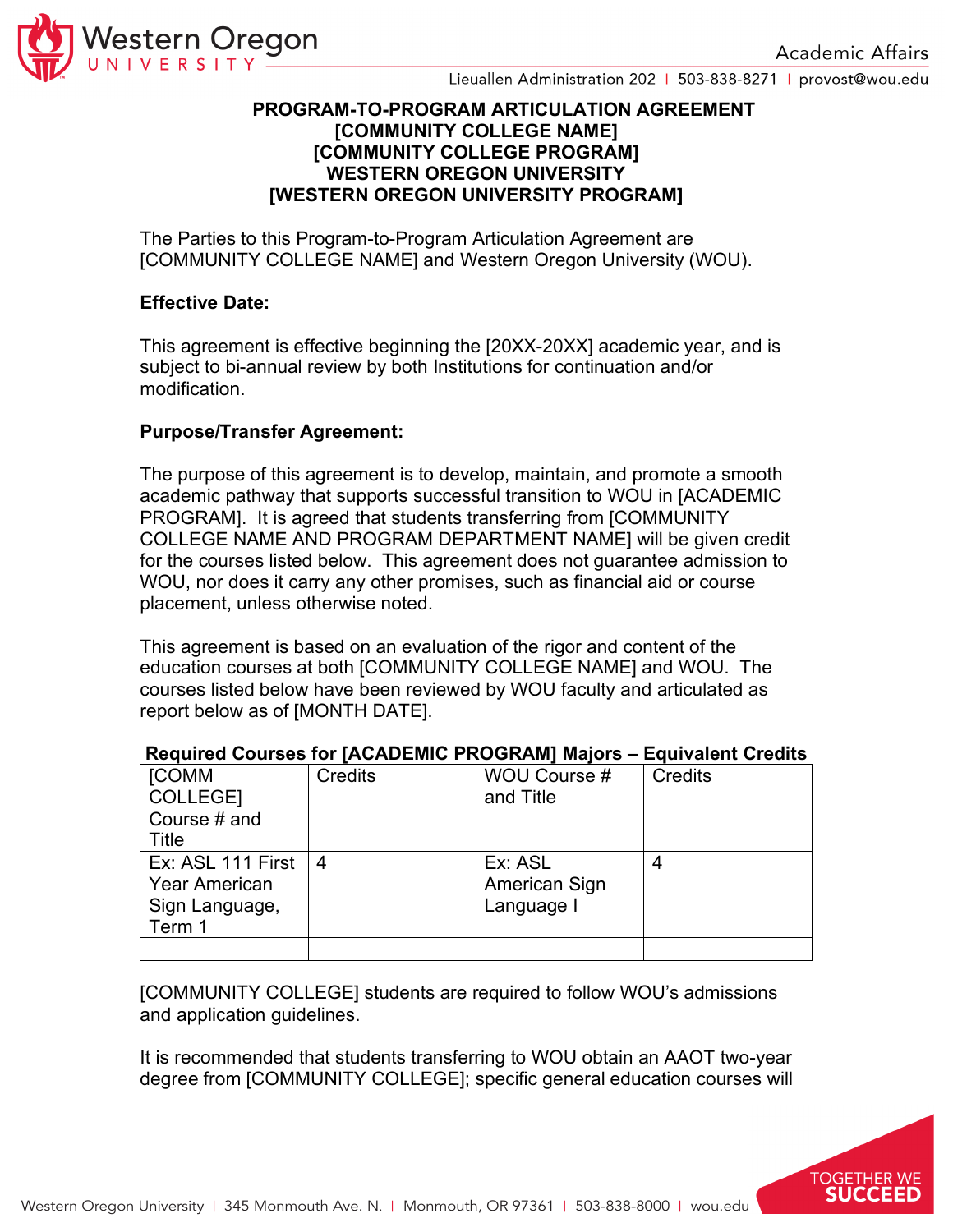

Lieuallen Administration 202 | 503-838-8271 | provost@wou.edu

transfer to meet WOU general education requirement. Recommended general education transfer courses include: WR 121, 6-8 Arts & Letters credits, 6-8 Social Science Credits, 8-10 credits of a natural science course with a lab, 4-5 credits of Math, and one course that meets the Cultural Diversity Requirement. These credits will be built into a four-year plan and dovetail with AAOT requirements.

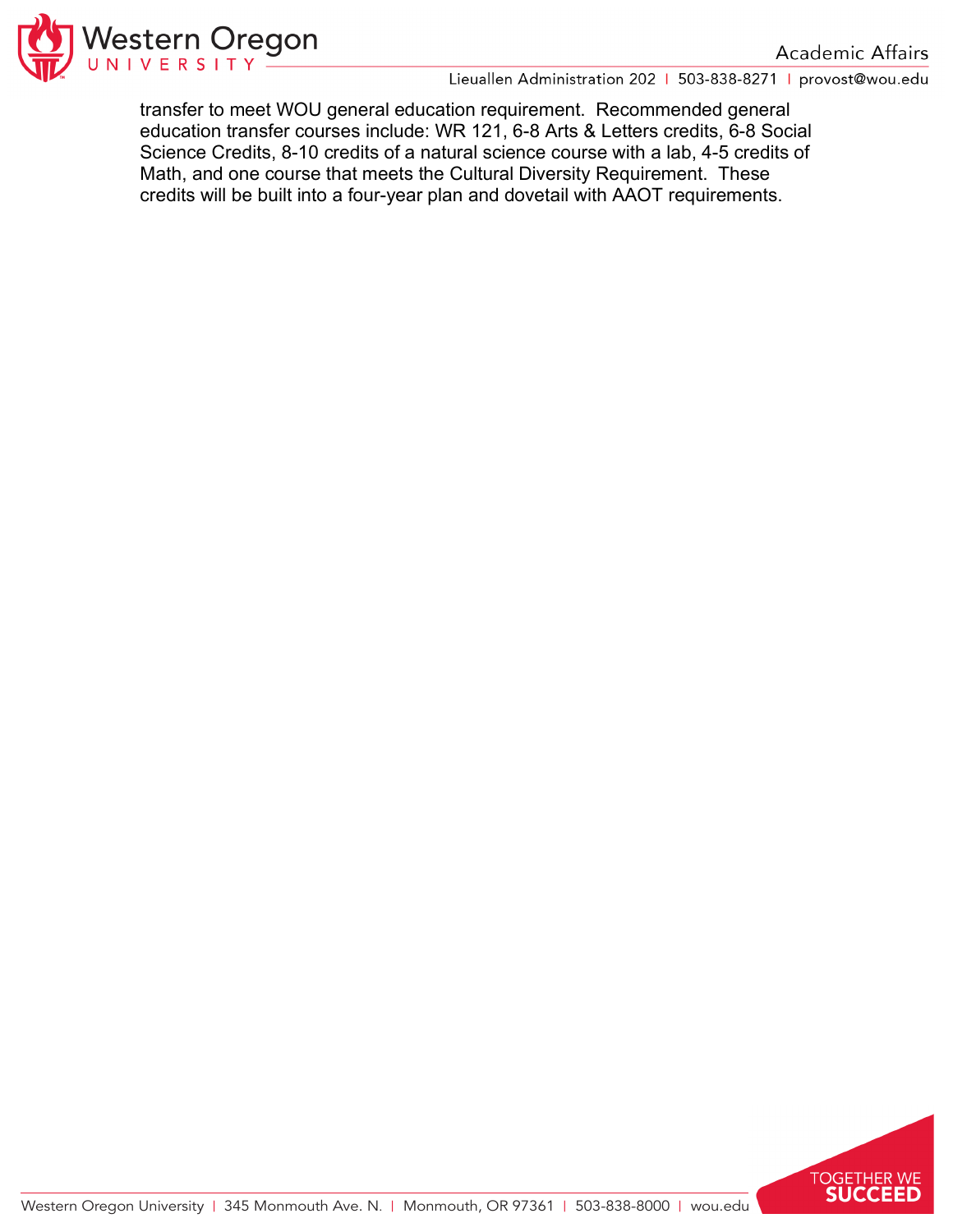

# **Terms of Review:**

This agreement is subject to bi-annual review by both Parties for continuation and/or modification not less than ninety (90) days prior to the end of the academic year. Continuation and/or modification of this agreement must be provided in writing for attachment to the original agreement. Written notice will be given to WOU's Dean of the College of Education, Department Head or Program Coordinator, Provost, and Transfer Specialist by [COMMUNITY COLLEGE]'s Dean and approved by [COMMUNITY COLLEGE] President, Vice President of Student Services, and WOU's Dean of the College of [EDUCATION or LIBERAL ARTS).

## **Miscellaneous:**

[FILL OUT IF APPLICABLE]. MAY NOT BE REQUIRED OF ALL PROGRAM-TO-PROGRAM AGREEMENTS.

# **Terms/Termination:**

Amendments to this Agreement may only be in writing and executed by a dulyauthorized representative of each Party. Amendments are only valid if they are executed by persons authorized to bind the Party in contract.

This Agreement may be terminated at any time by mutual written agreement. Notice of the Agreements termination must be provided by [PARTY INITIATING TERMINATION] to WOU's [DEAN of COLLEGE of EDUCATION or LIBERAL ARTS], Department Head or Program Coordinator, Division Chair, Provost, Office of the Registrar, and Transfer Specialist.

| <b>WOU Contact(s):</b>                                                            | [COMMUNITY COLLEGE] Contact(s):                                           |
|-----------------------------------------------------------------------------------|---------------------------------------------------------------------------|
| [DEAN NAME]                                                                       | [DEAN NAME]                                                               |
| [TITLE]                                                                           | <b>[TITLE]</b>                                                            |
| E: [EMAIL]                                                                        | E: [EMAIL]                                                                |
| P: [Phone]                                                                        | P: [Phone]                                                                |
| [DEPARTMENT HEAD/<br>PROG COORDINAOR NAME]<br>[TITLE]<br>E: [EMAIL]<br>P: [PHONE] | [COMMUNITY COLLEGE DEAN/DEPT HEAD]<br>[TITLE]<br>E: [EMAIL]<br>P: [PHONE] |
| [PROG COORD NAME]                                                                 | [ARTICULATION AGREEMENT COORD]                                            |
| [TITLE]                                                                           | [TITLE]                                                                   |
| E: [EMAIL]                                                                        | E: [EMAIL]                                                                |
| P: [PHONE]                                                                        | P: [PHONE]                                                                |